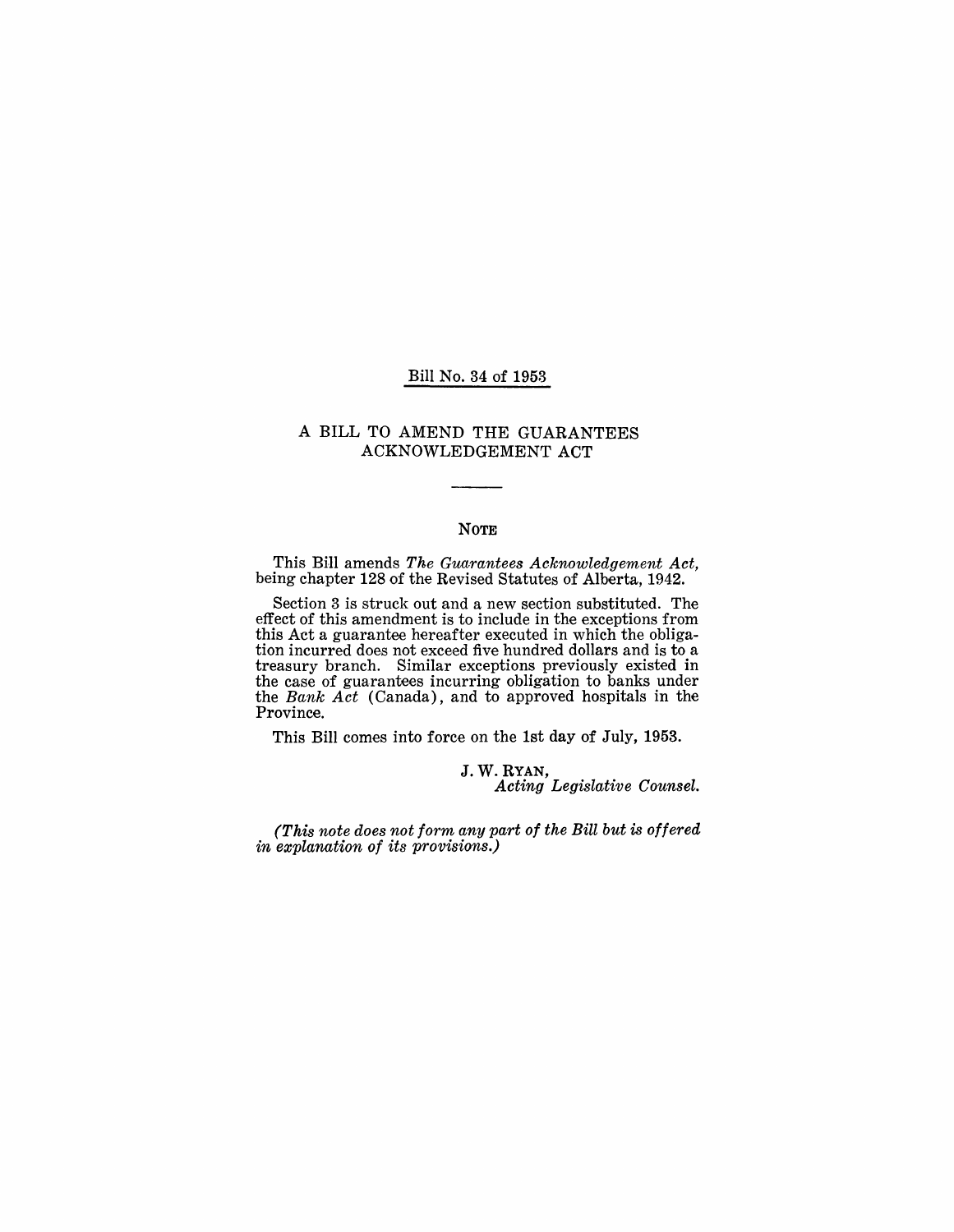## **BILL**

#### No. 34 of 1953

An Act to amend The Guarantees Acknowledgement Act

#### *( Assented to* ,1953)

HER MAJESTY, by and with the advice and consent of the Legislative Assembly of the Province of Alberta, enacts as follows:

*1. The Guarantees Acknowledgement Act,* being chapter 128 of the Revised Statutes of Alherta, 1942, is hereby amended.

**2.** Section 3 is struck out and the following is substituted:  $\frac{\text{section 3}}{\text{amended}}$ <br>
"3. This Act does not apply to a guarantee hereafter ex-  $\frac{\text{None}}{\text{Mean}}$ ecuted when the obligation incurred under the guarantee is  $_{\text{of Act}}^{\text{application}}$ 

- " *(a)* to a bank incorporated under the *Bank Act* (Canada), or
- " *(b)* toa treasury branch established under *The Treasury Branches Act,* or
- *"(c)* to an approved hospital as defined in *The Hospitals Act,*

and in any case does not exceed the sum of five hundred dollars.".

3. This Act comes into force on the first day of July, 1953.  $_{\text{into force}}^{\text{coming}}$